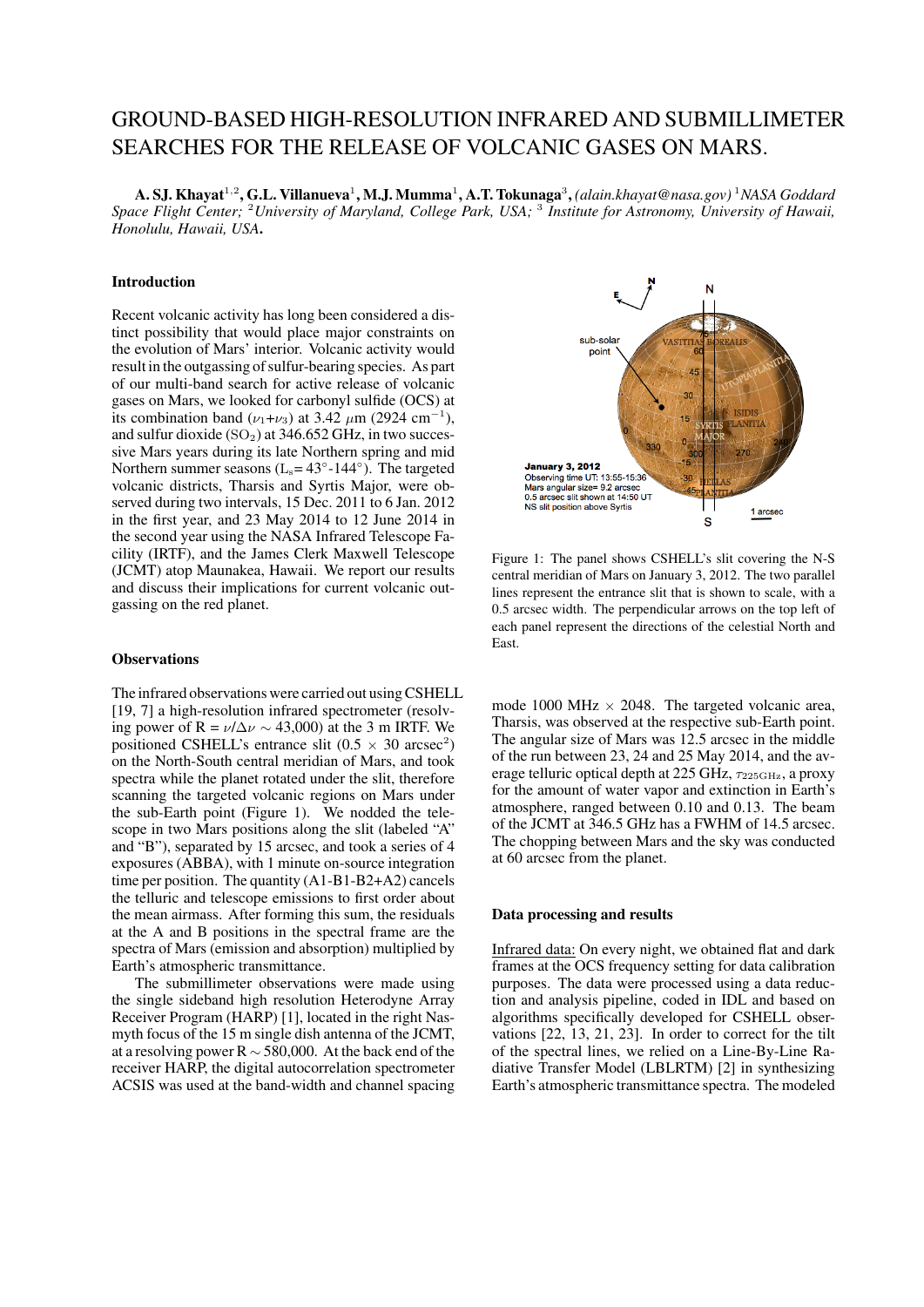telluric spectra were compared row-by-row and line-byline to the observed telluric absorption in order to adjust for the tilt of the spectral lines. The same techniques for straightening and and linearizing the spectra are detailed in [22, 23]. For some settings, solar Fraunhofer lines, originating from the solar reflected radiation, appear in the flux received from Mars, and this permits estimation of the ratio of Mars thermal emission to the reflected sunlight. The thermal emission is subjected to a one way airmass between Mars' surface and the observer, whereas the solar radiation goes through a two-way airmass (Sun-Mars'-surface and Mars'-surface-observer). Measuring the diminished equivalent width of the Fraunhofer lines in the emergent flux from Mars indicates the contribution of the reflected solar radiation to the total radiation received from the planet [15]. This contribution is crucial in modeling the spectral lines from the martian atmosphere. At 2924  $\text{cm}^{-1}$ , the equivalent width of the solar lines shows that the emergent intensity from Mars is mostly solar radiation, i.e. Mars is seen predominantly in reflected sunlight. Observing Mars through the Earth's atmosphere introduces spectral features in the martian spectrum. To correct for telluric absorption, we applied the technique developed in [21] by using the LBRTM to synthesize the Earth's atmospheric transmittance spectra.

In order to increase the signal-to-noise ratio, we coadded the residual spectra (difference of the observed minus the model spectrum) along the slit in the spatial direction. We then sliced and co-added OCS lines within  $\pm$  7 sampling elements around line centers. The line strength at the first scale height in the martian atmosphere is used as the weighting factor, and the spectroscopic parameters for the OCS transitions that were extracted from the HITRAN 2012 database [18, 17]. At each night, we co-added the residual spectra at the appropriate OCS transitions where there are no systematic features in the residuals, leading to a combined line spectrum with the highest SNR. This did not reveal any OCS absorption feature. In the final step, we combined the data over 4 key dimensions: latitude, longitude, time between 2011 and 2014, and frequency. We then synthesized a Gaussian OCS line with FWHM equal to the CSHELL spectral resolution, and extracted the upper limit on the mixing ratio. The resulting spectrum is shown in Figure 2. Table 1 presents the upper limits at  $2\sigma$  on the OCS abundance.

Submillimeter data: We applied the same techniques we developed to analyze the previous data from our Mars 2011 and 2012 observations with the Caltech Submillimeter Observatory (see section 3 in [8]). To model the spectral lines of  $SO<sub>2</sub>$ , we rely on the measured physical conditions on Mars, which include the surface temperature, pressure, and the thermal structure in the martian atmosphere. On May 25, 2014, we estimated the a-priori disk-averaged brightness temperature of Mars,  $T_b = 221.16$  K, using the surface temperature from the



Figure 2: After co-adding the line spectra between December 15, 2011 and June 12, 2014, we achieved a SNR derived from the standard deviation in the spectrum of 5,350. The blue error bars are the standard errors for each pixel, the red error bar is  $\pm 1\sigma_{rms}$  over the spectrum (solid black), and the dashed black line is the synthetic OCS line at  $2\sigma_{rms}$  level.

Mars Climate Database (MCD) [11, 6], and the emissivity of the martian soil. We divided the disk of the planet into  $36\times36$  equally-sized bins, and extracted the temperature profiles from the MCD at each bin at the time of the observation. Using these a-priori profiles and the surface temperature, we modeled the observed atmospheric  ${}^{12}$ CO (3-2) spectral line (rest frequency at 345.796 GHz). We applied the Levenberg-Marquardt retrieval process to modify the temperature profiles and the surface temperature, in order to minimize the residuals between the model and the data. This spectral inversion method leads to  $36\times36$  fitted profiles for Mars, and the profile which gives the best fit between all the other fitted-profiles, was subsequently used for the three consecutive nights of May 23, 24 and 25. We used a radiative transfer model in [8] to synthesize the spectral line, with the appropriate line shape parameters for  $SO<sub>2</sub>$ in the Mars'  $CO<sub>2</sub>$  dominant atmosphere. The spectral lines are modeled at a spectral resolution of  $\sim$  5×10<sup>-3</sup> MHz, then convolved with a boxcar kernel of 0.59 MHz width, the spectral resolution of the ACSIS spectrometer. We later interpolated these values with the channel spacing of 0.49 MHz in order to compare our synthetic line shapes with the combined measured spectrum. No spectral absorption of  $SO_2$  on any of the dates was found. We co-added the 3 nights, and achieved an rms of 0.045% on the normalized continuum level. The Mars and the synthetic SO<sub>2</sub> spectra at  $2\sigma$  are shown in Figure 3, and the corresponding abundance limits are listed in Table 1.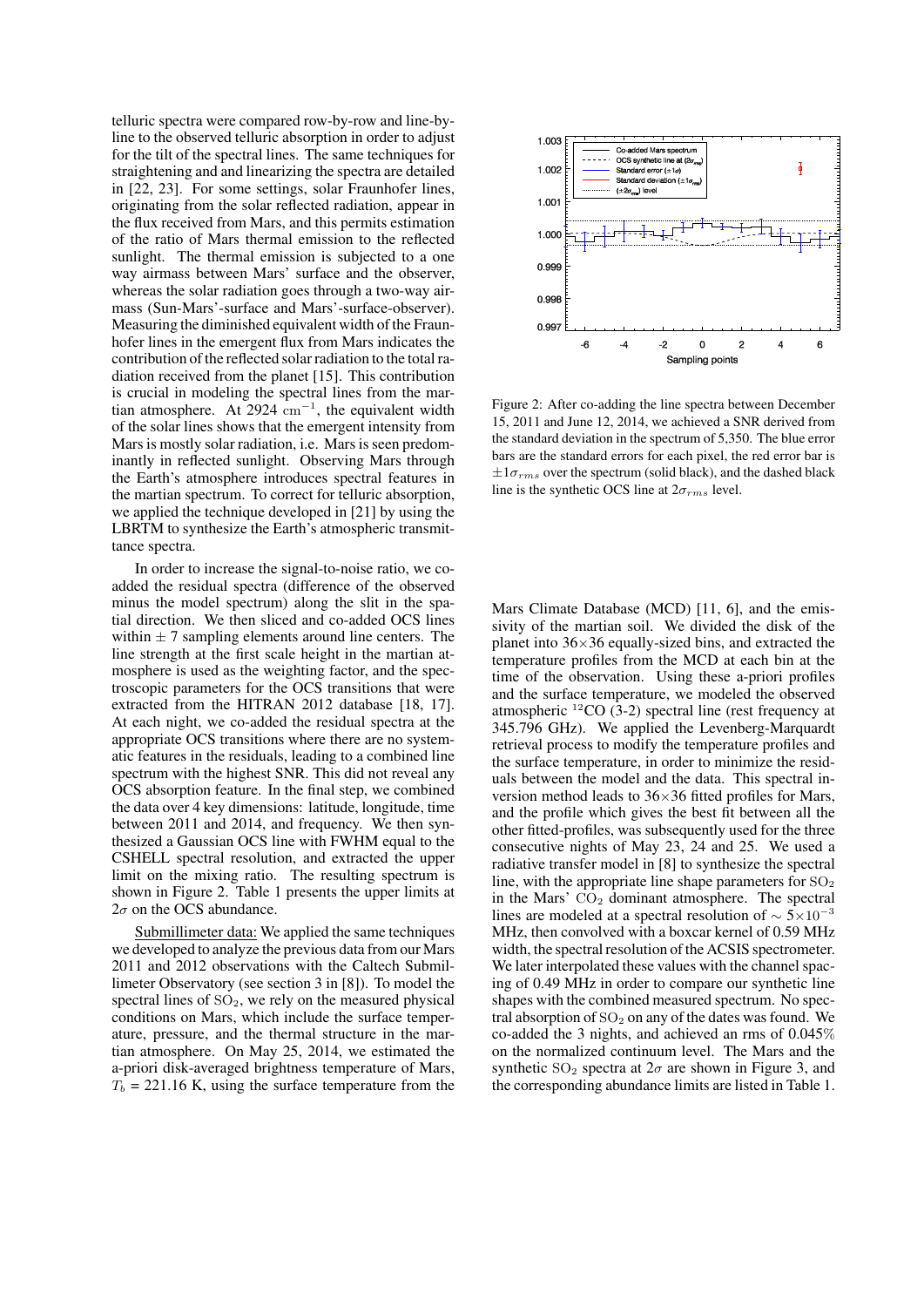

Figure 3: The spectrum of the co-added data for May 23, 24 and 25 UT, 2014. The black solid line shows the spectrum of SO2. The spectra are normalized to the continuum of Mars and shifted to the rest frequency. The solid red lines show the expected absorption at  $2\sigma$ .

Table 1: Abundance limits ( $2\sigma$ ) for OCS and SO<sub>2</sub> obtained in this work compared to previous work.

| Date                      | Volcanic       | Number of transitions | Upper limit         | Previous                |
|---------------------------|----------------|-----------------------|---------------------|-------------------------|
| (UT)                      | Region         | used                  | at $2\sigma$ (ppbv) | (ppbv)                  |
| Molecule: OCS             |                |                       |                     |                         |
| 15 December 2011          | Tharsis        | $\overline{4}$        | $<$ 4.3             |                         |
| 18 December 2011          | Tharsis        | $\overline{4}$        | $<$ 4.4             |                         |
| 3 January 2012            | Syrtis Major   | $\overline{4}$        | < 3.8               |                         |
| 5 January 2012            | Syrtis Major   | $\overline{4}$        | < 3.8               |                         |
| 6 January 2012            | Syrtis Major   | $\overline{4}$        | < 4.2               |                         |
| 30 May 2014               | Tharsis        | 5                     | < 3.5               |                         |
| 12 June 2014              | Syrtis Major   | 4                     | < 2.4               |                         |
| Co-added over             |                |                       | < 1.8               | $<$ 10 (in the IR, [12] |
| all nights                |                |                       | ${<}1.8$            | $<$ 70 (in the mm, [5]  |
| Molecule: SO <sub>2</sub> |                |                       |                     |                         |
| 23 May 2014               | <b>Tharsis</b> |                       | < 5.1               |                         |
| 24 May 2014               | Tharsis        |                       | < 5.2               |                         |
| 25 May 2014               | Tharsis        |                       | < 6.4               |                         |
| Co-added over             |                |                       | $3.1$               | $<$ 0.3 (in the IR)     |
| all nights                |                |                       |                     | $[10]$ and              |
|                           |                |                       |                     | [4]                     |
|                           |                |                       | $3.1$               | $< 1.1$ (in the submm)  |
|                           |                |                       |                     | [8]                     |

## Conclusion

When spread uniformly across the disk of Mars, our retrieved upper limit on the mixing ratio of 3.1 ppbv for  $SO<sub>2</sub>$  corresponds to a mass of 114 kilotons. This limit, combined with a lifetime of 2 years for  $SO<sub>2</sub>$  [14, 9], yields an outgassing rate of  $SO<sub>2</sub>$  of less than 156 tons/day between 23 and 25 May 2014, if the release is steady. As a comparison with a terrestrial analog to the Tharsis volcanoes, Kilauea volcano in Hawaii releases  $SO<sub>2</sub>$  on an average rate of 1650 tons/day [3].

Our upper limit of 1.8 ppbv on OCS establishes constraints on the chemical reaction forming OCS from  $SO_2$ and CO, whether in terms of the equilibrium temperature, the low amounts of  $SO<sub>2</sub>$ , or both. Combined with that of OCS, the upper limit on  $SO<sub>2</sub>$  establishes limits on the release of volcanic gases at the present time on **Mars**.

Great advances on this matter will be pursued with ExoMars/Trace Gas Orbiter [20]. Future prospects for detecting  $OCS$  and  $SO<sub>2</sub>$  involving ground-based facilities include iSHELL, a high-resolution immersion grating spectrograph, operating between 1.15 to 5.4  $\mu$ m. iSHELL is the next generation high-resolution spectrograph on the IRTF. The instrument is a cross-dispersed spectrograph, providing a 20-100 times larger simultaneous wavelength coverage as compared to the single order spectrograph CSHELL [16]. iSHELL offers a 70,000 spectral resolving power that allows distinguishing weaker lines in the martian atmosphere, and separating them from their telluric counterparts. The instrument provides the whole OCS  $(\nu_1+\nu_3)$  band to be sampled simultaneously, thus improving the detection limit by combining data from multiple lines.

#### Acknowledgments

We gratefully acknowledge the support from the NASA Planetary Astronomy Program under Cooperative Agreement NNX08AE38A, NASA contract NNH14CK55B, RTOP 344-32-07 and NASA's Astrobiology Program (RTOP 344-53-51) that supported M.J.M., and G.L.V.

#### References

- [1] J. V. Buckle, R. E. Hills, H. Smith, W. R. F. Dent, G. Bell, E. I. Curtis, R. Dace, H. Gibson, S. F. Graves, J. Leech, J. S. Richer, R. Williamson, S. Withington, G. Yassin, R. Bennett, P. Hastings, I. Laidlaw, J. F. Lightfoot, T. Burgess, P. E. Dewdney, G. Hovey, A. G. Willis, R. Redman, B. Wooff, D. S. Berry, B. Cavanagh, G. R. Davis, J. Dempsey, P. Friberg, T. Jenness, R. Kackley, N. P. Rees, R. Tilanus, C. Walther, W. Zwart, T. M. Klapwijk, M. Kroug, and T. Zijlstra. *Monthly Notices of the Royal Astronomical Society*, 399:1026–1043, Oct. 2009.
- [2] S. A. Clough, M. W. Shephard, E. J. Mlawer, J. S. Delamere, M. J. Iacono, K. Cady-Pereira, S. Boukabara, and P. D. Brown. *J. Quant. Spectrosc. Radiat. Trans.*, 91(2):233–244, Mar. 2005.
- [3] T. Elias and A. Sutton. *U.S. Geological Survey Open-File Report 2012-1107, Available online at http://pubs.usgs.gov/of/2012/1107/*, pages 1–25, 2012.
- [4] T. Encrenaz, T. K. Greathouse, M. J. Richter, J. H. Lacy, T. Fouchet, B. Bézard, F. Lefèvre, F. Forget, and S. K. Atreya. *Astron. & Astrophys.*, 530:A37, June 2011.